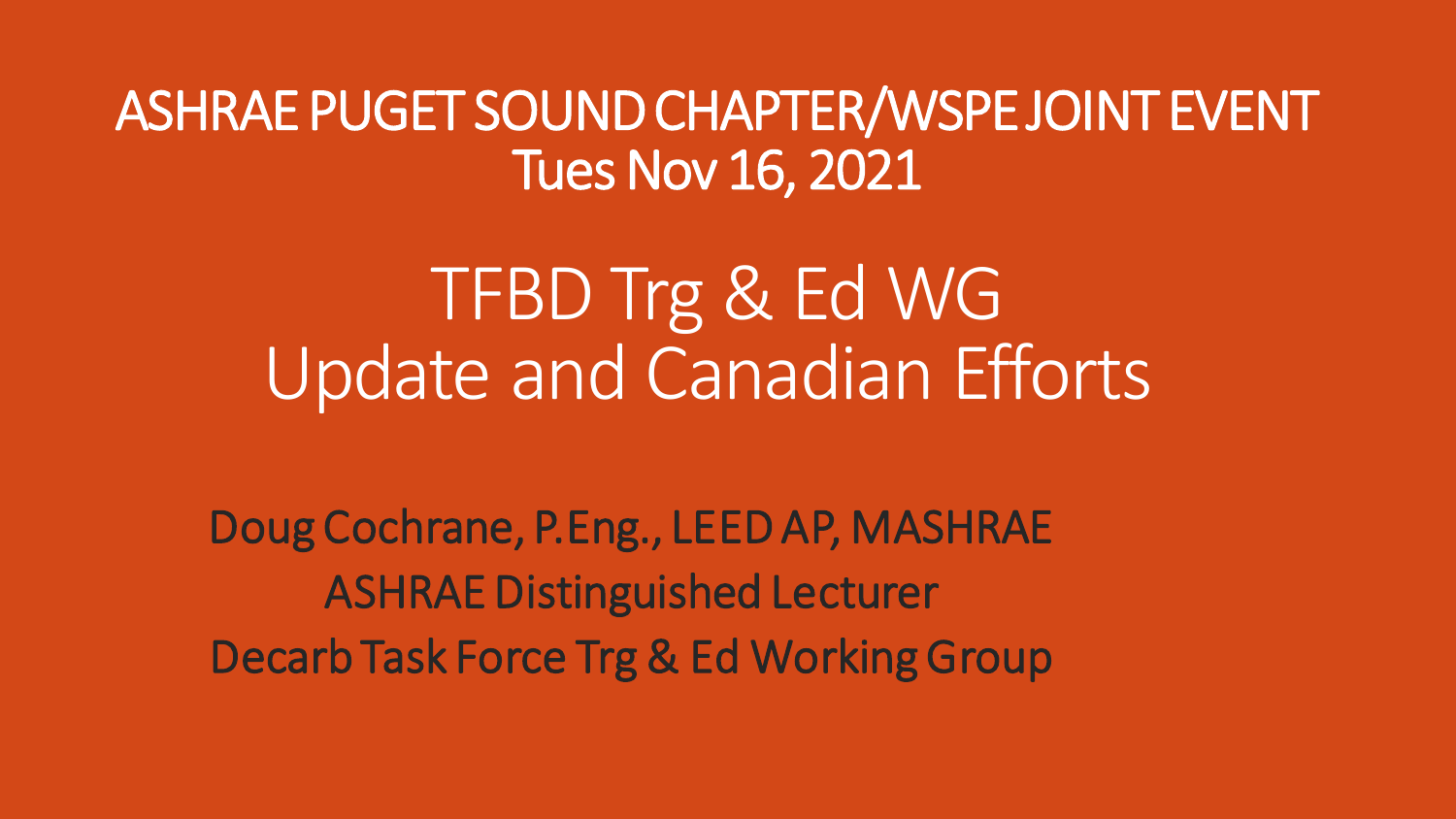# TRAINING AND EDUCATION UPDATE

4 Seminars for the ASHRAE Las Vegas Winter Meeting at Caesars Palace

- 1. Update on the Task Force on Decarbonization
- 2. Introduction to Building Decarbonization
- 3. Building Grid and Carbon Sequestration on Site
- 4. Research Knowledge Hub and Building Standards

1 seminar at AHR expo site on Appliance and Equipment Standards

Plus working on seminar prior to Las Vegas to cover the other working groups of task force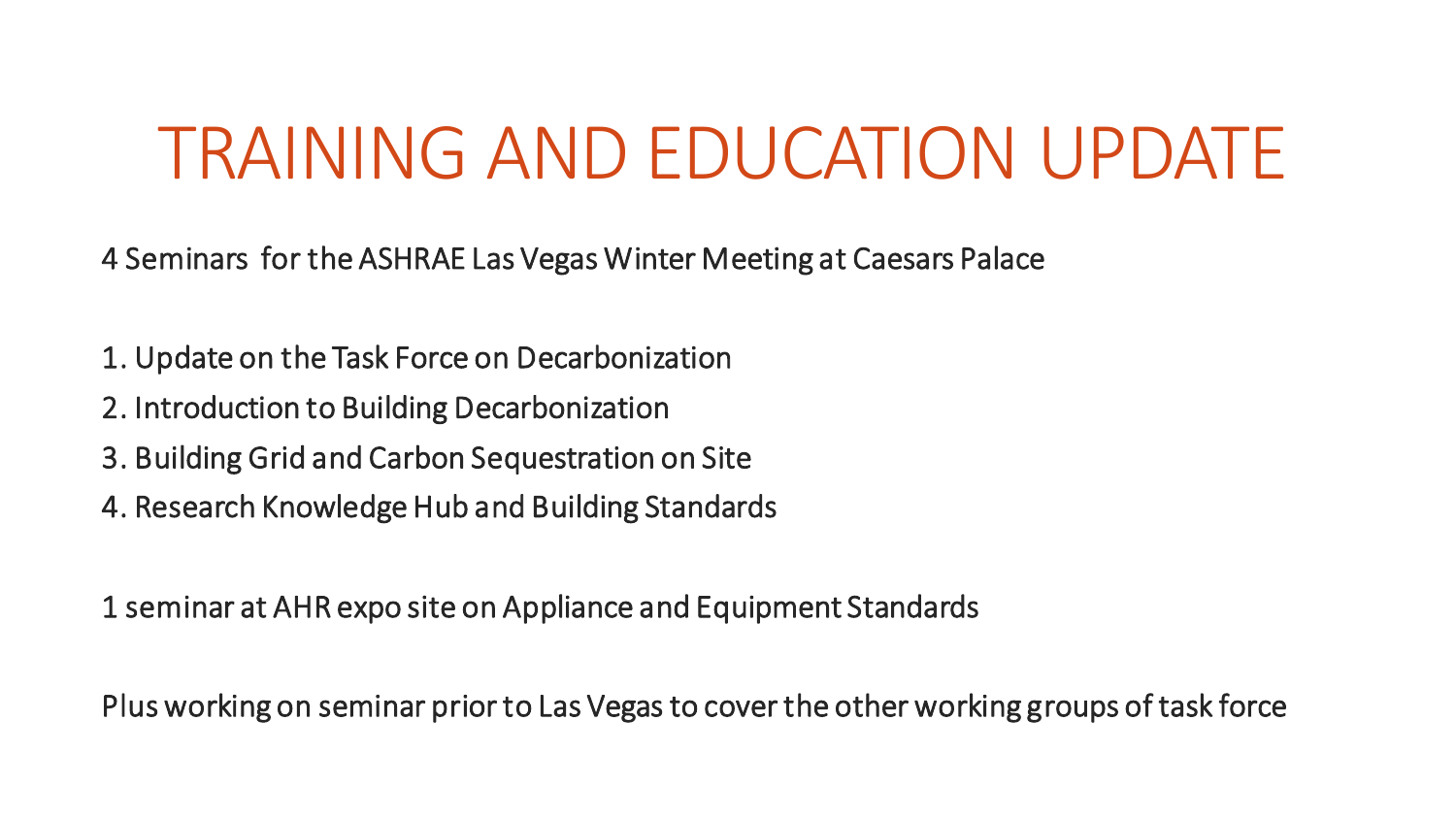# TRAINING AND EDUCATION UPDATE

Toronto Annual Meeting June 25-29, 2022 working on 3 ASHRAE Learning Institute (ALI) courses on Decarbonization

- 1. Fundamentals Introduction of Decarbonization
- 2. Systems & Equipment Focus on Design and various Equipment types
- 3. Applications Focus on Operation of Buildings

International Decarbonization Conference in Athens Greece Oct 6,7 2022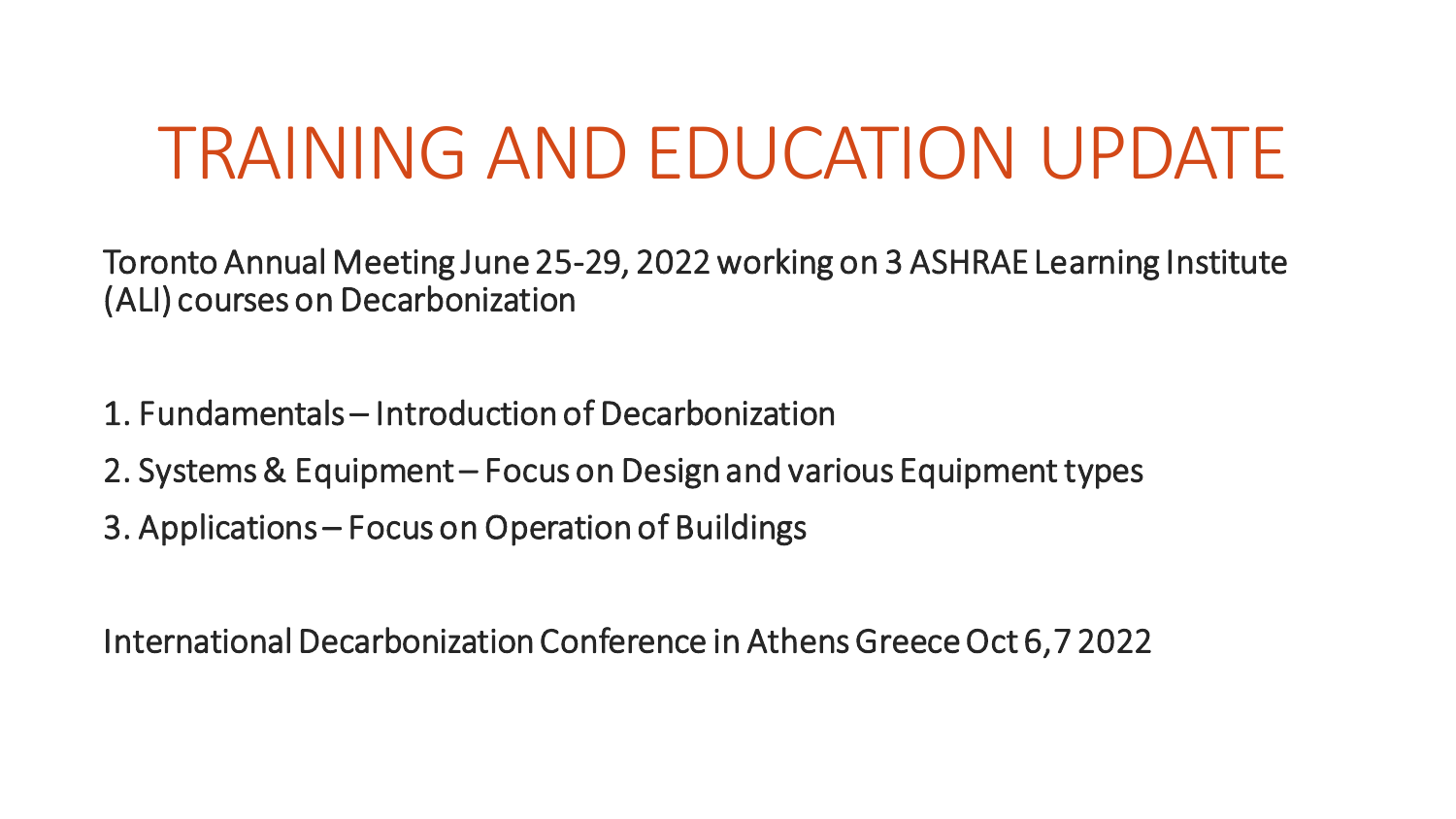# TRAINING AND EDUCATION UPDATE

Working on papers on Decarbonization efforts in Different Countries Globally. These can be journal articles or papers used in the global decarbonization conference.

Framework is in place so that there is consistency of the papers.

Canada is the first one currently underway. Restwill follow

Bill Dean (REG XI PAST DRC, DAL, VP) Saskatoon is doing overview of Canada (National) Erich Binder (REG XI PAST DRC, DAL) Calgary doing Western Canada (provincial, municipal)

Doug Cochrane (REG II PAST DRC) Toronto doing Eastern Canada (provincial, municipal)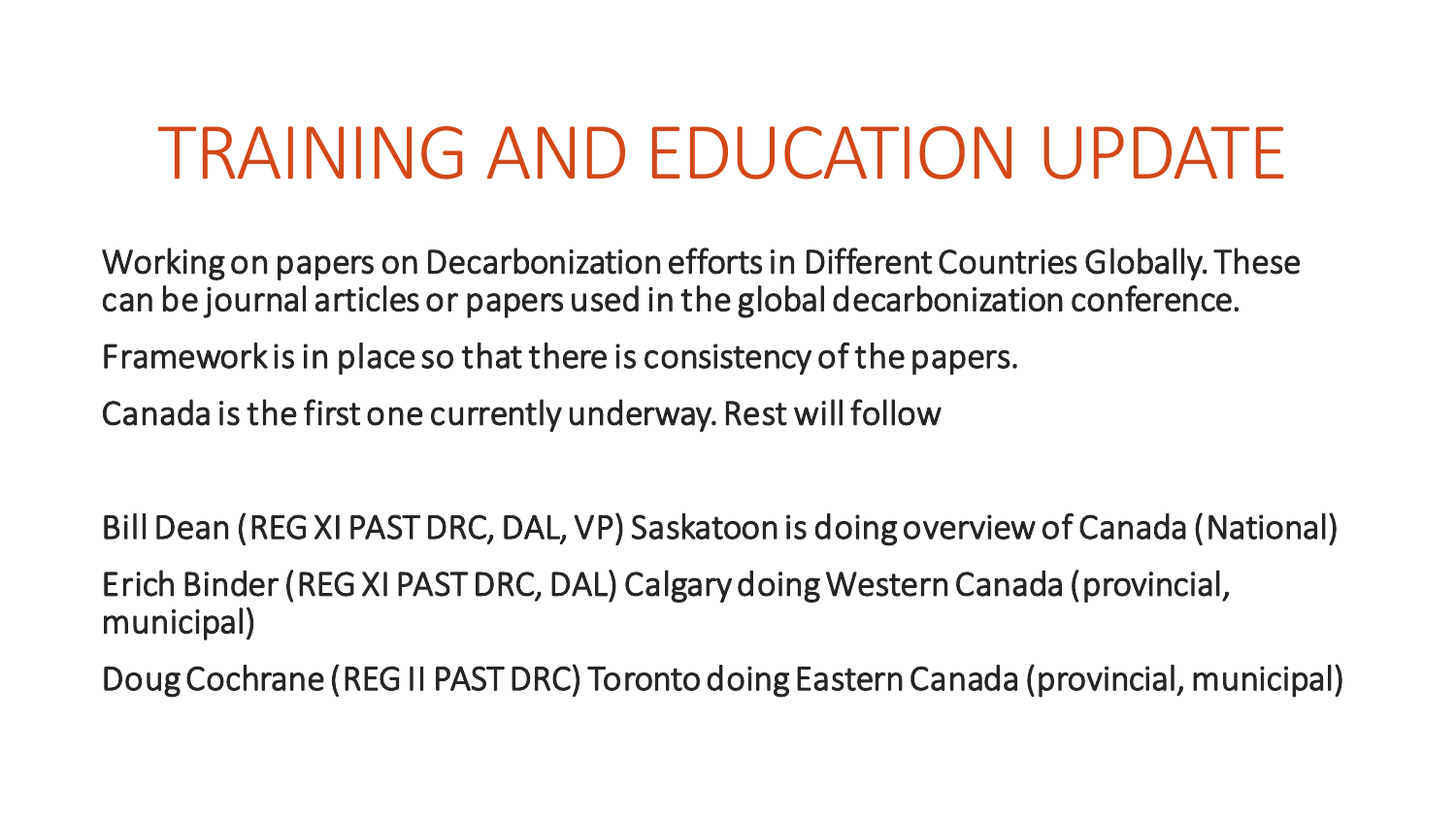

In 2018 Canada produced 647.7 terawatt hours of electricity

61% of electricity generated from hydro sources. Rest is natural gas, nuclear, coal, biomass, solar, petroleum, wind

Regulation at provincial level. Only deregulated in Alberta, Ontario

BC, Manitoba, Quebec, Newfoundland & Labrador, Yukon all over 80% from hydro electric. Quebec is 95%

Ontario, New Brunswick, NWT rely on nuclear, hydro, wind, biomass, coal,natural gas, petroleum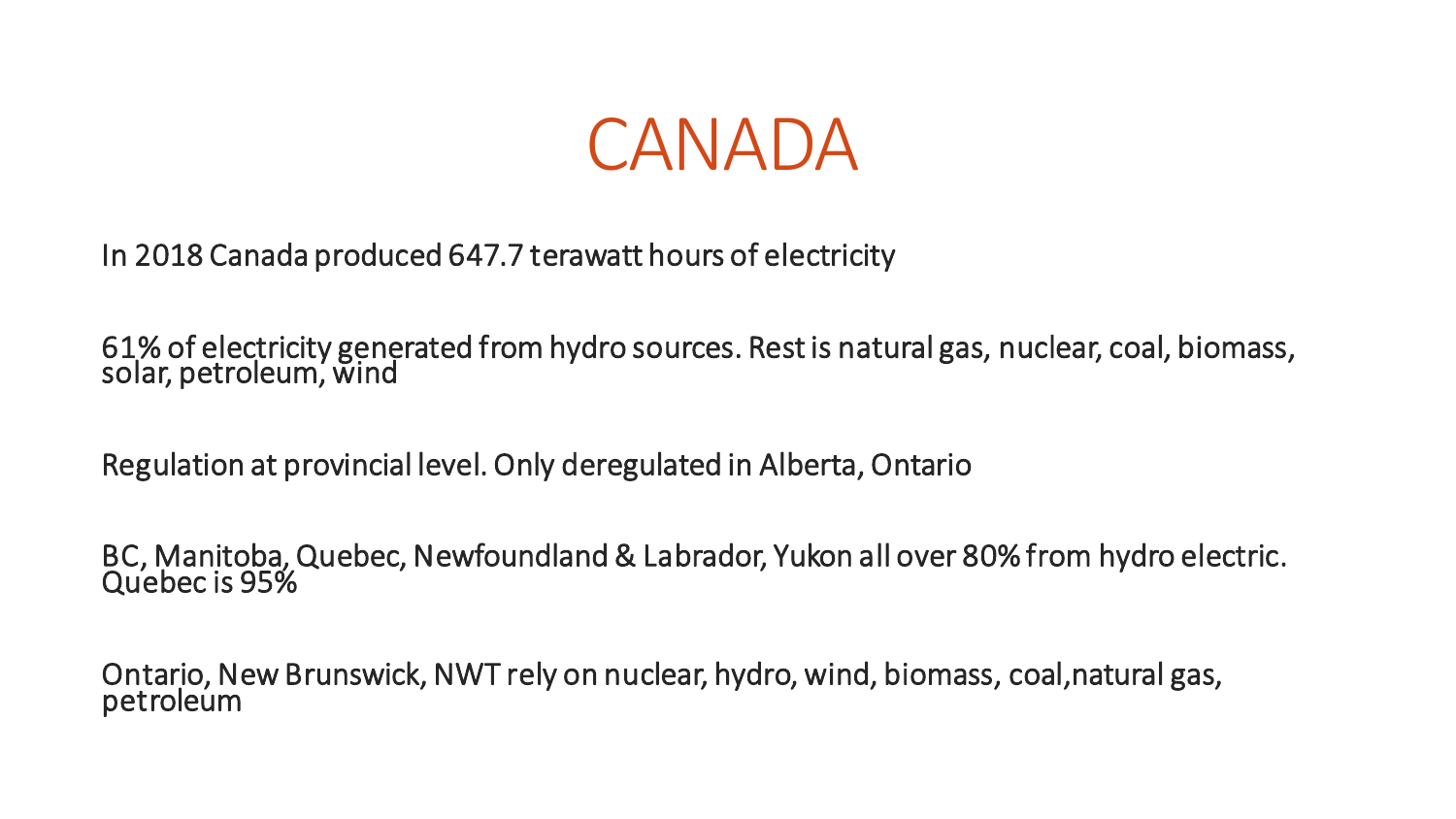

Goal to be net zero emissions by 2050. Canadian net zero emissions accountability act

Series of interim emissions reduction targets at 5 year milestones to reach goal

Set up a net zero advisory body of 14 individuals across the country

Committed 3 billion dollars to establish a net zero accelerator fund to help large emitters reduce their emissions

Carbon tax of \$40 per tonne (\$45 in BC) rising \$10 per tonne till 2022, then \$15 per tonne to maximum of \$170 per tonne in 2030.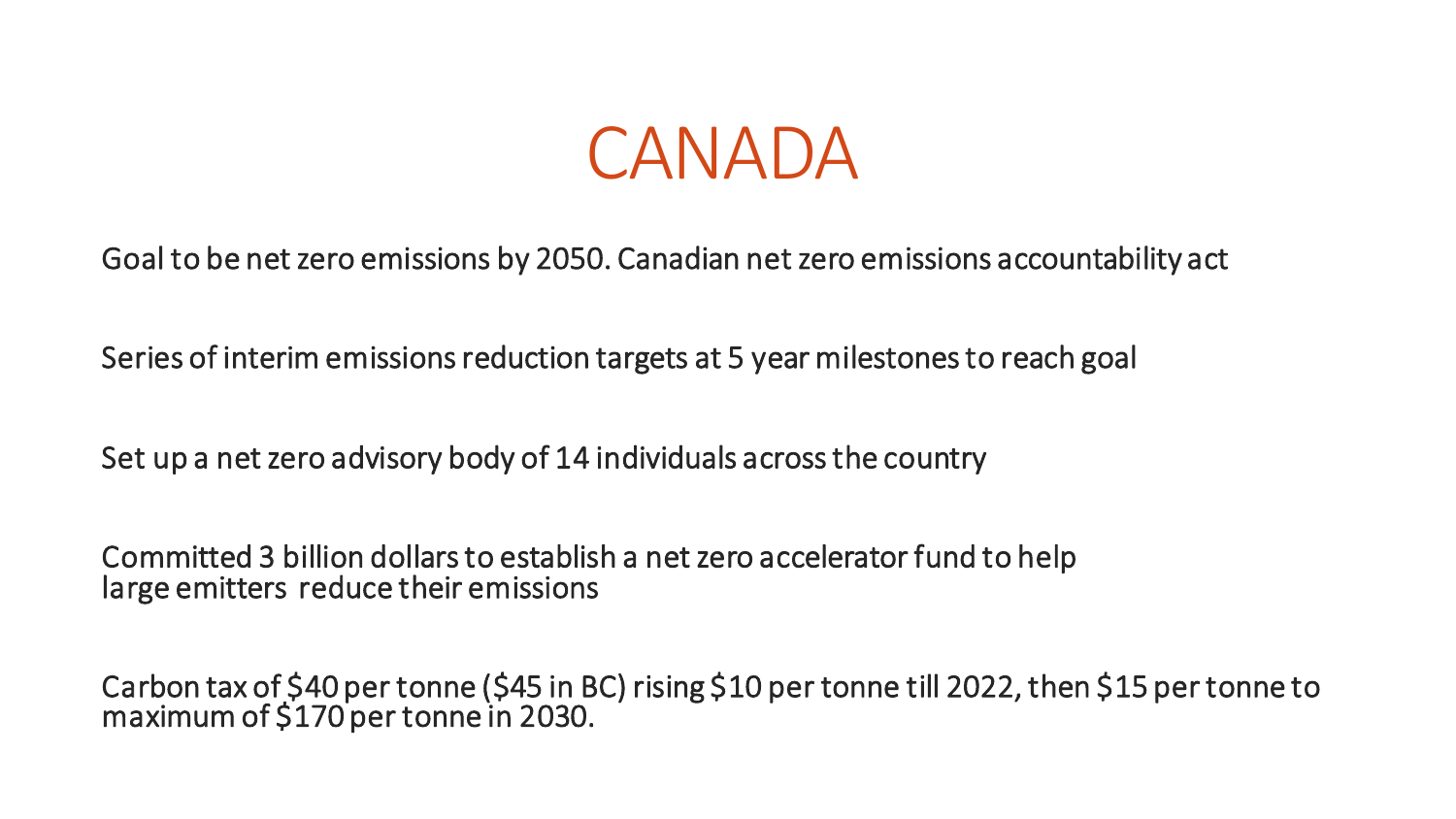

COP 26 Canada Made a number of promises

- 1. agreed to 1.5 degrees C global warming target
- 2. establish plans for international shipping
- 3. cut emissions by 40-45 % by 2030 (was 30%)
- 4. clean electricity grid by 2035
- 5. cap oil and gas emissions at current levels
- 6. Cut methane emissions from oil and gas by 75% by 2030
- 6. stop deforestation
- 7. sustainably manage all oceans under its jurisdiction in 5 years
- 8. all vehicles electric by 2035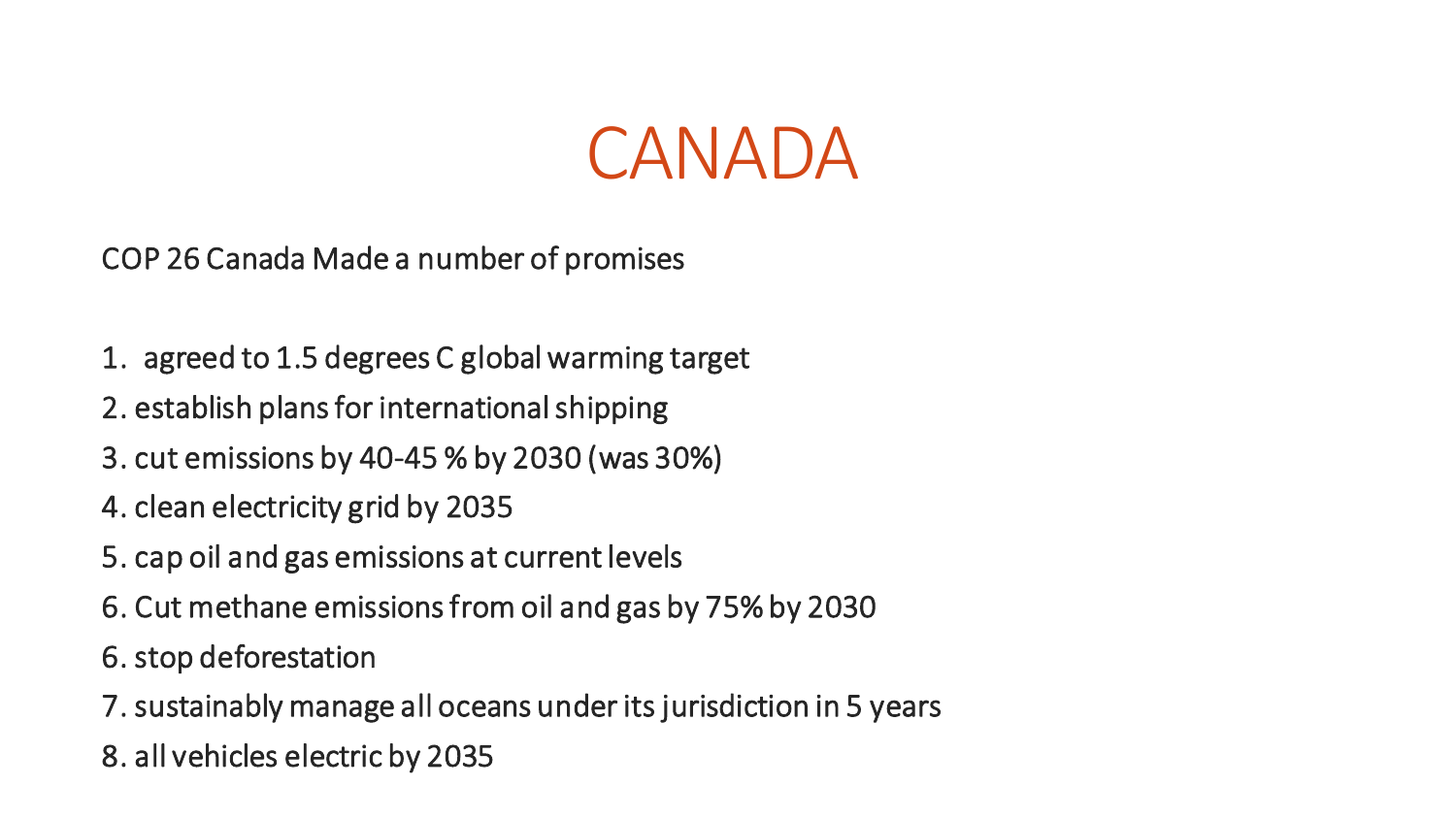#### CANADA

National Building Code(NBC)-streamlining with provinces to adopt and they can have their more stringent requirements. Changes due out end of this year. The National Energy Code for Buildings (NECB) is part of this. This is a 4 tiered code that is performance based.

CAGBC has their own zero carbon standard ver 2 which can be chosen to be followed. Officially recognized by BC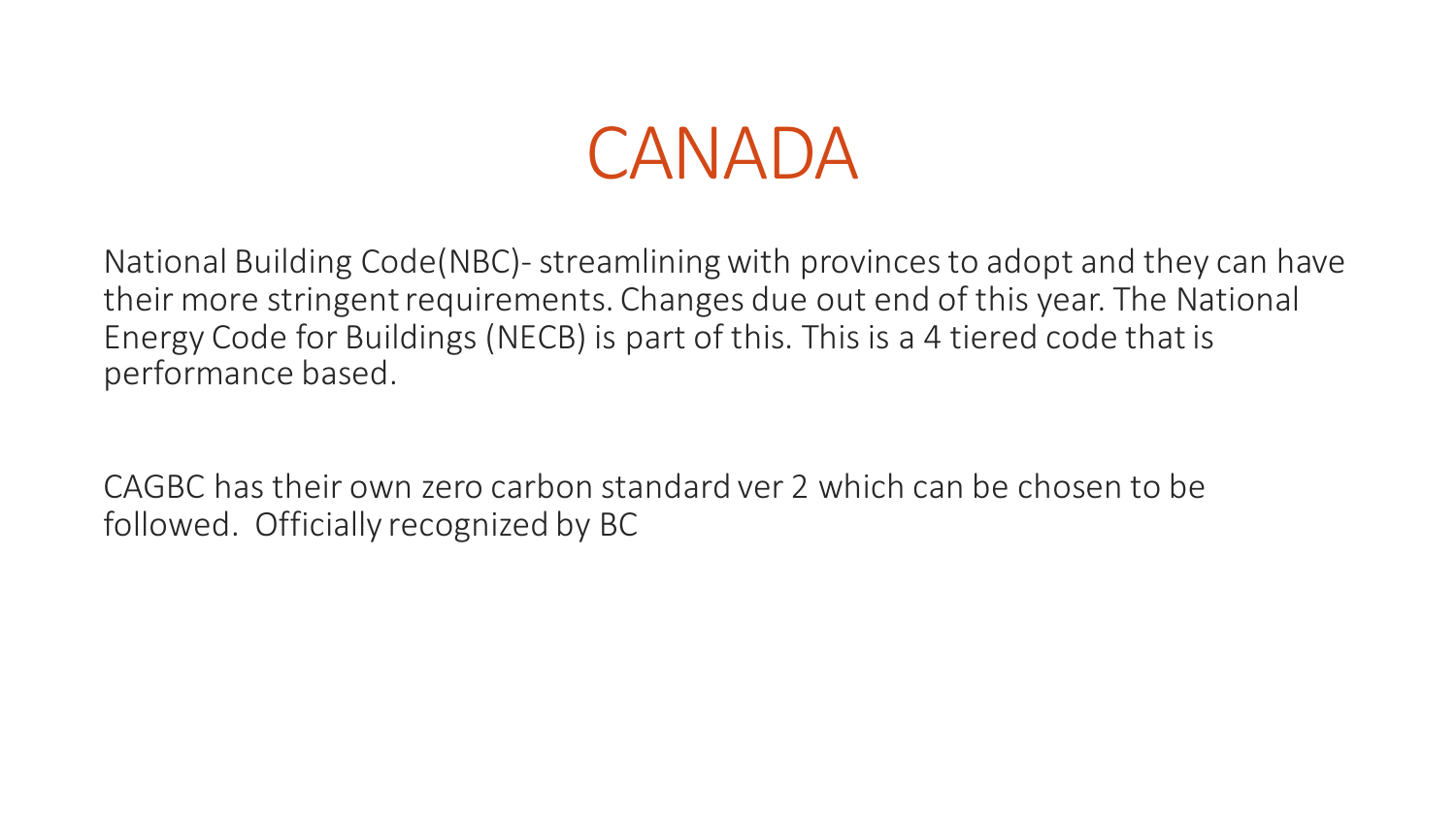

Canada Initiatives

[https://www.canada.ca/en/environment-climate-change/news/2020/12/a-healthy](https://www.canada.ca/en/environment-climate-change/news/2020/12/a-healthy-environment-and-a-healthy-economy.html)environment-and-a-healthy-economy.html

[https://www2.deloitte.com/ca/en/pages/strategy/articles/how-canada-can-decarbonize-by-](https://www2.deloitte.com/ca/en/pages/strategy/articles/how-canada-can-decarbonize-by-2050.html)2050.html

https://www.mondaq.com/canada/renewables/1018318/all-of-the-above-canada-reveals-15 billion-plan-to-accelerate-decarbonization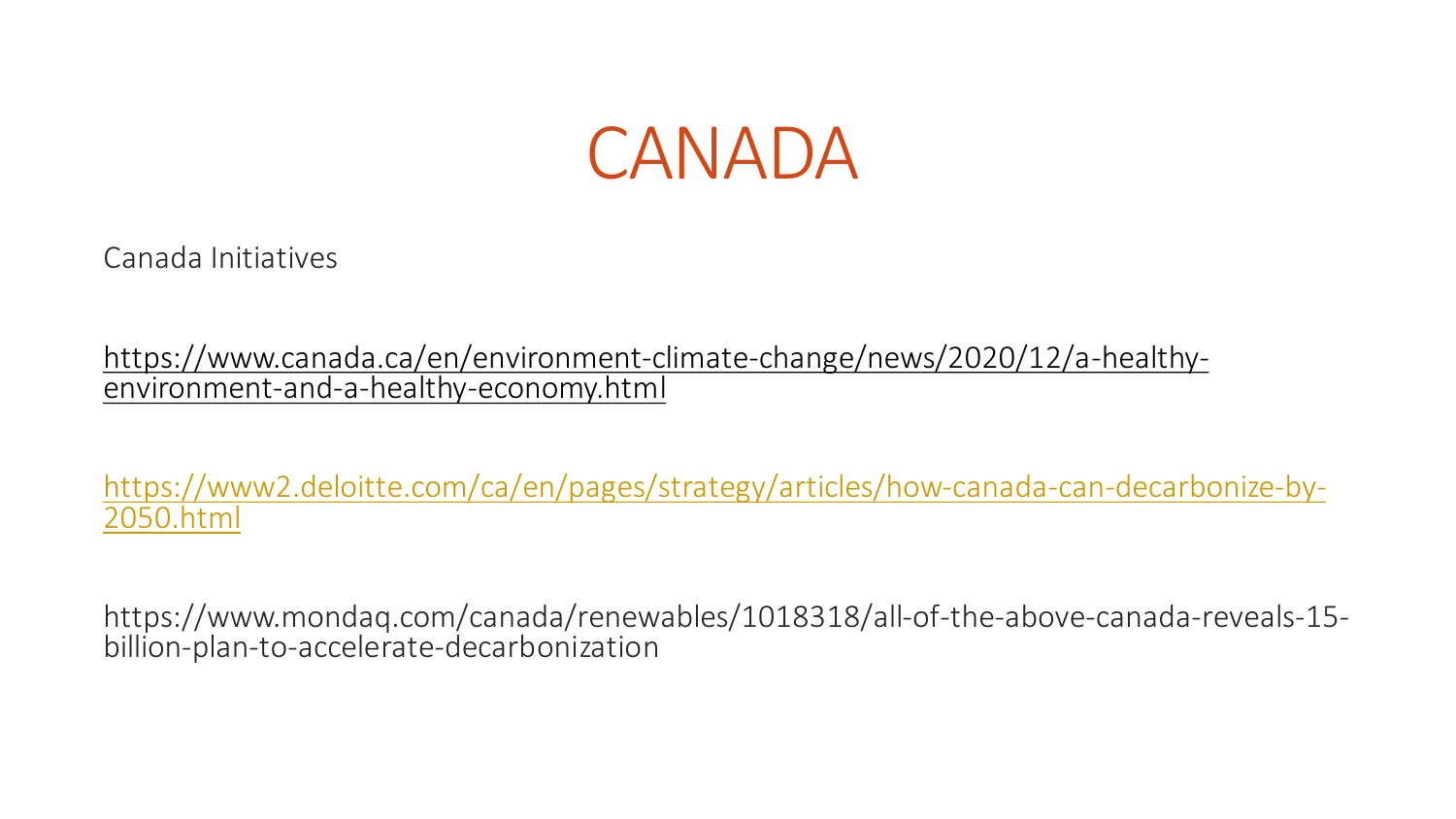#### ONTARIO

56.8% nuclear, 24.4% hydro electric, 6.3% natural gas, 8.7% wind, 2.4% solar, 0.5% bioenergy

Province has energy reporting including water for buildings 50,000 sq ft and larger (EWRB). Save on Energy program since 2011. In 10 years 220,000 projects to save 13.6 TWh of energy and reduce demand by nearly 2000 MW.

In Ontario introduced nov 1 green button a platform where all utilities within 24 months must introduce a price plan that best suits consumers lifestyle and use.

Transportation sector accounts for roughly 30% of emissions in province.

In 2018 2.9 gwof solar produced with 98% in Ontario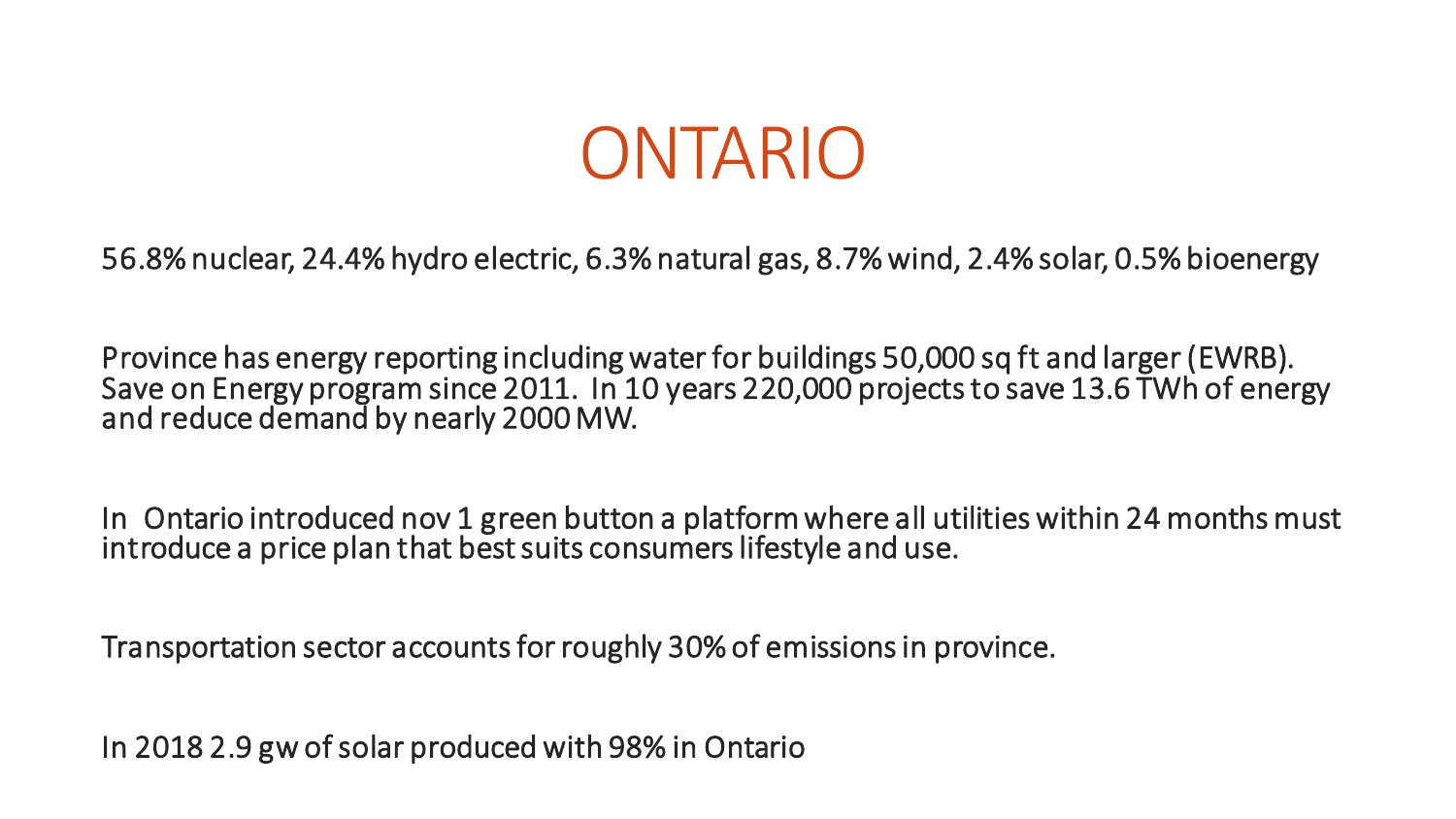## TORONTO

Toronto Green Standard since 2006 voluntary to today where version 4 was passed in July with new requirements for developments in city starting May 1, 2022. It includes a net zero existing buildings strategy for decarbonization of all buildings which will be mandatory in 2025. Transform TO goal is net zero GHG by 2050 and reduce emissions by 30.6 Mt by then.

It is a 4 tier approach with tier 1 being mandatory while if you meet tier 2 or above may get refund on development charges.

Toronto also has an energy loan retrofit program which offers low interest loans up to 100% of costs up to 20 year terms.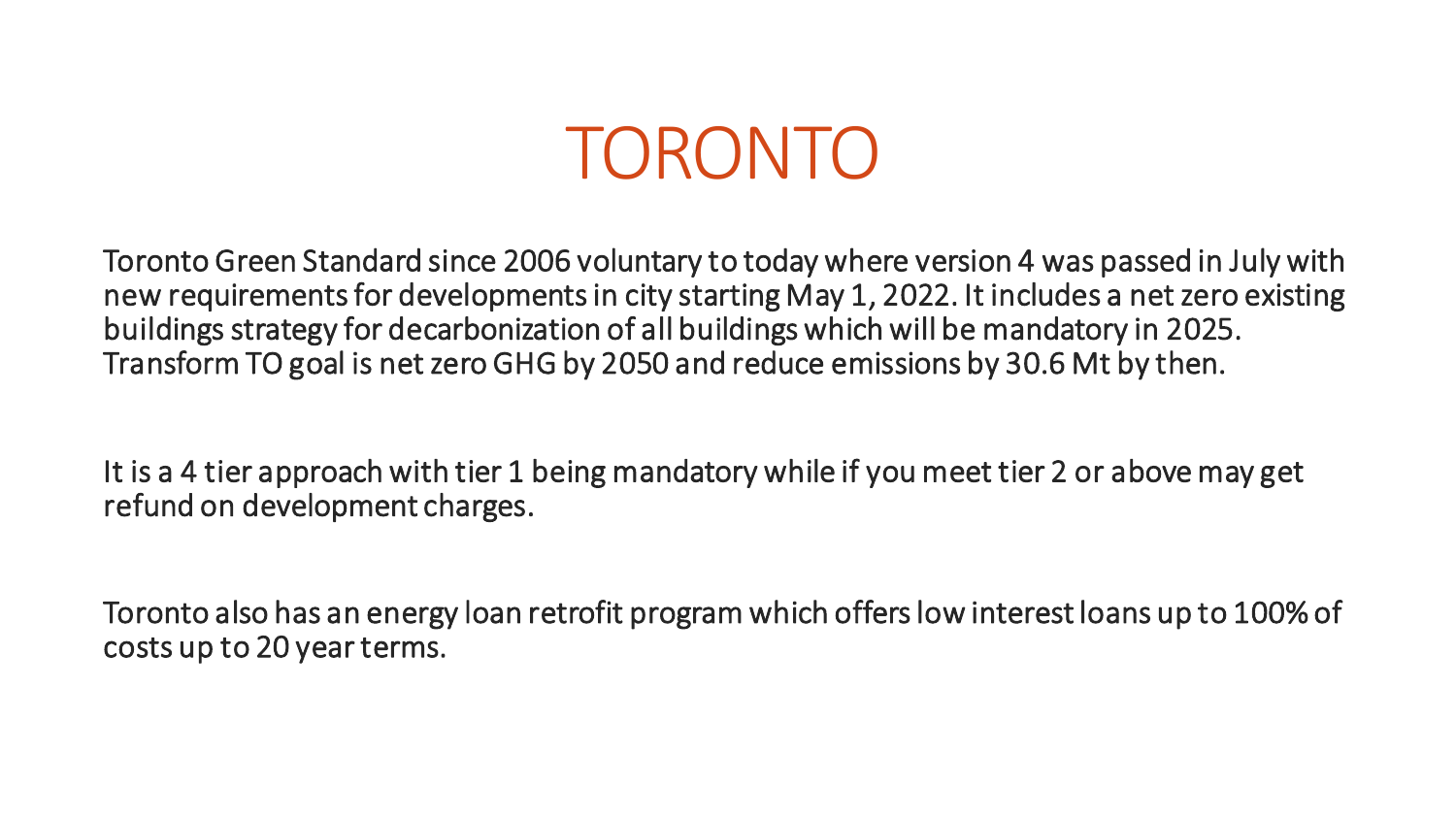#### ALBERTA

Alberta's dream of becoming a petrochemical powerhouse took another step forward as Dow Inc. announced plans for the "world's first net-zero carbon emissions" ethylene cracker and derivatives complex, which could cost \$10 billion or more to complete.

Calgary-based TC Energy unveiled plans with electric truck manufacturer Nikola Corp. to codevelop and operate large-scale hydrogen production hubs in North America.

These follow a spate of announcements from companies such as Suncor Energy, ATCO, Air Products, Petronas, Mitsubishi, Shell and Pembina Pipeline to embrace the energy transition. They're eyeing proposed Alberta investments in areas such as hydrogen, as well as carbon capture, utilization and storage (CCUS) developments.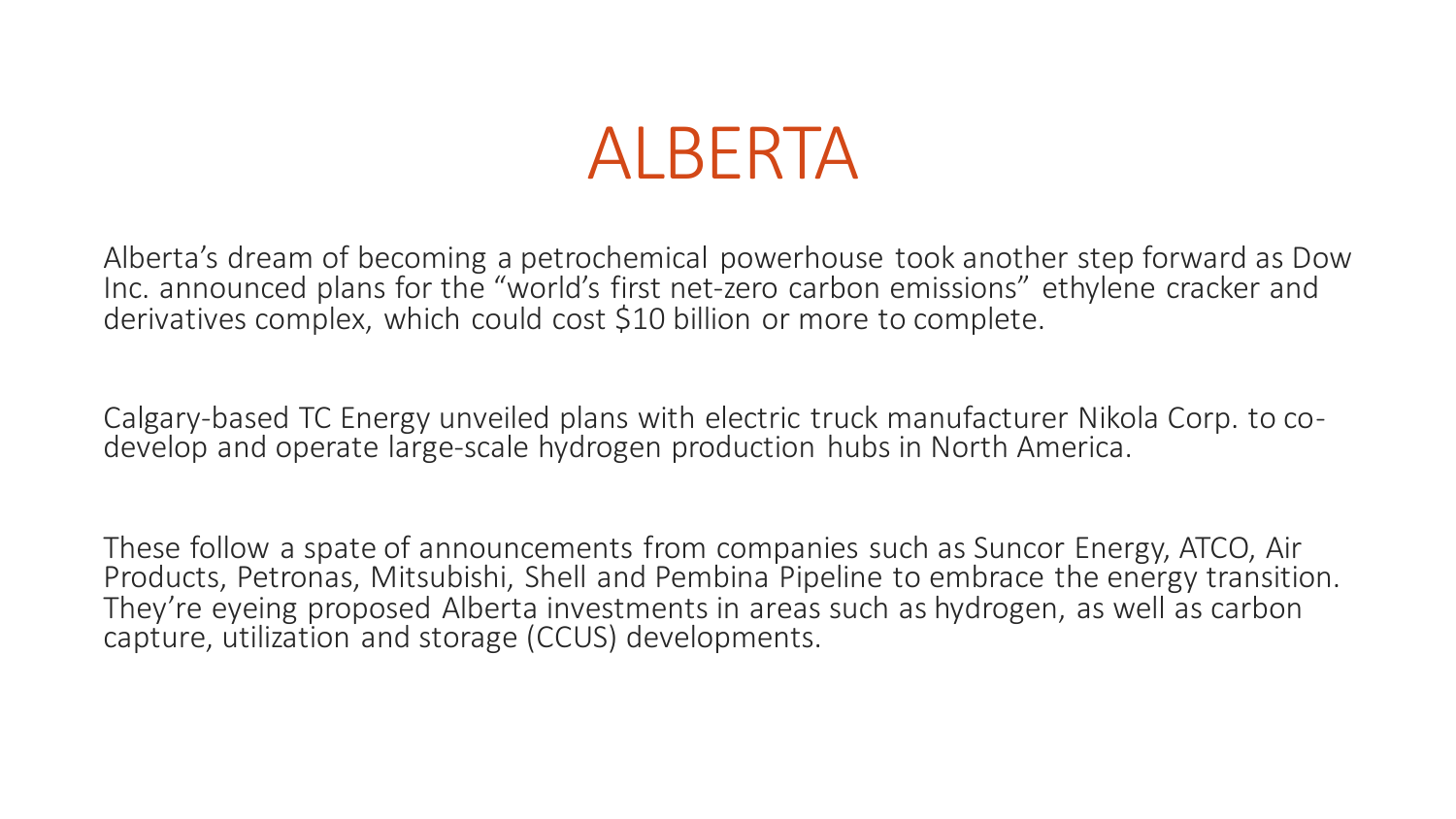# BRITISH COLUMBIA

cleanBC plan to reduce climate pollution, build a low-carbon economy

- ■Reducing climate pollution by shifting homes, vehicles, industry and business off burning fossil fuels and toward greater use of clean B.C. electricity and other renewable energies;
- Boosting energy-efficient solutions, like zero-emission vehicles and home heat pumps, by making them more affordable and available for British Columbians; and
- Becoming a destination for new investment and industry looking to meet the growing global demand for low-carbon products, services and pollution-reducing technologies.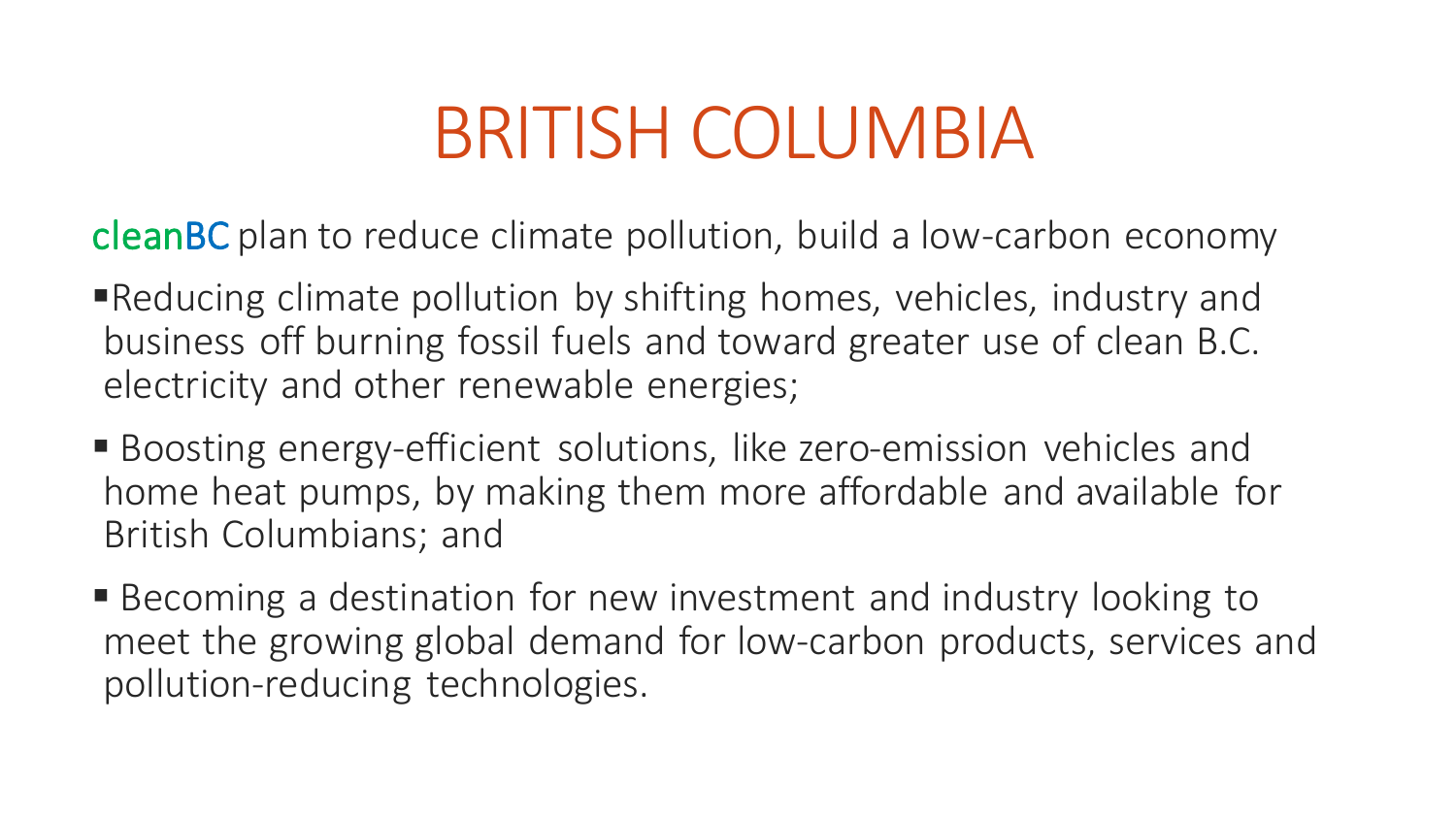#### CleanBC Plan

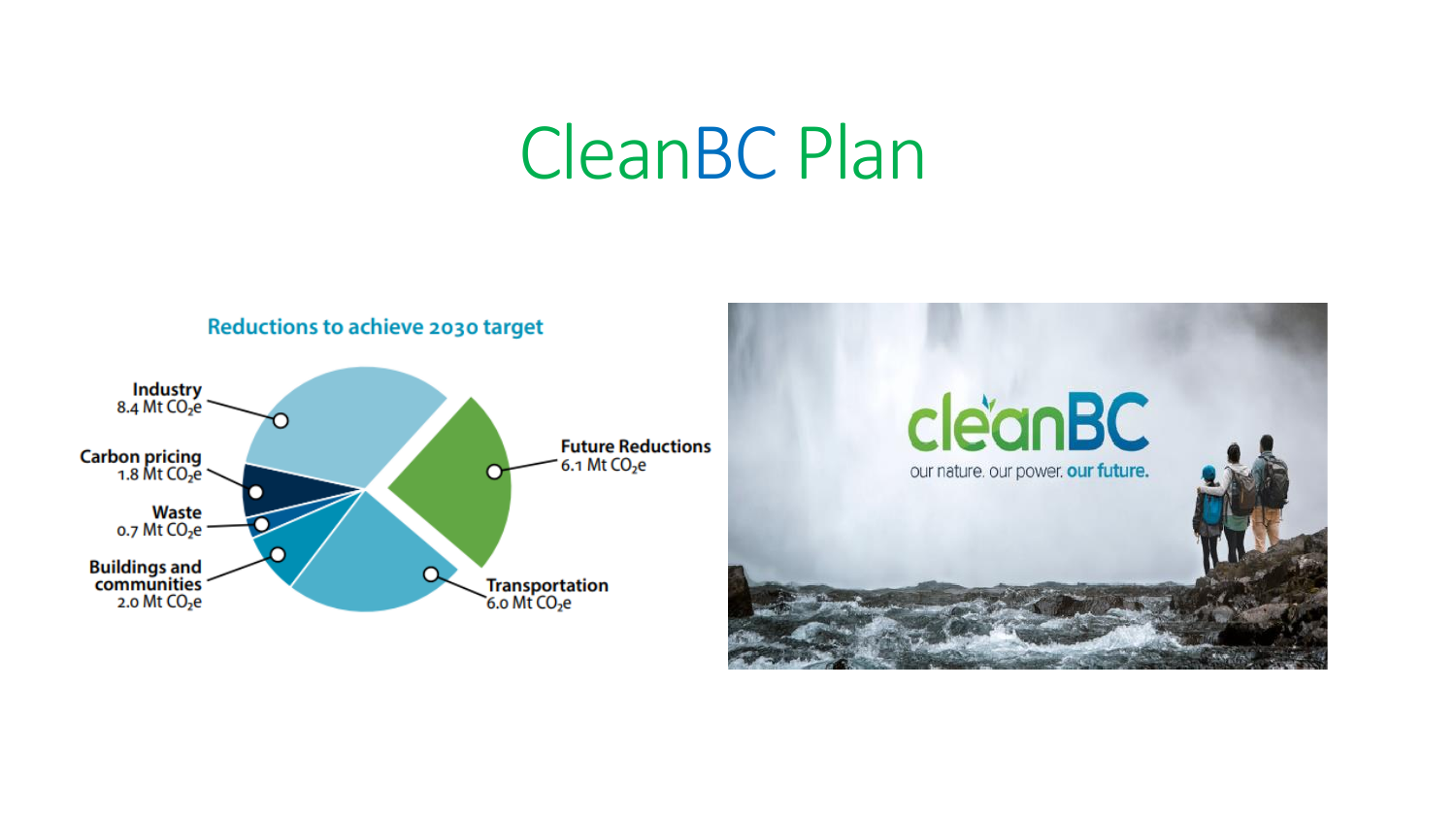# Highlights of the CleanBC plan include:

■By 2040, every new car sold = will be a zero-emission vehicle. Provide cleaner cars and save money on fuel with incentive programs, and making it easier to charge or fuel them: 1.3 Mt of carbon pollution reduced by 2030

▪Speeding up the switch to cleaner fuels at the gas pump – with further reductions to the carbon intensity of transportation fuels: 4.0 Mt of carbon pollution reduced by 2030

**Every new building constructed in B.C. will be "net-zero energy ready" by 2032. Requiring new** buildings to be more efficient, and ramping up funding for renovations and energy retrofits to existing homes and offices, including \$400 million to support retrofits and upgrades for B.C.'s stock of publicly funded housing: 2.0 Mt of carbon pollution reduced by 2030

■Reduce residential and industrial organic waste, turning it into a clean resource: 0.7 Mt of carbon pollution reduced by 2030

**The Province is helping industry lower its emissions and reduce its pollution:** 8.4 Mt of carbon pollution reduced by 2030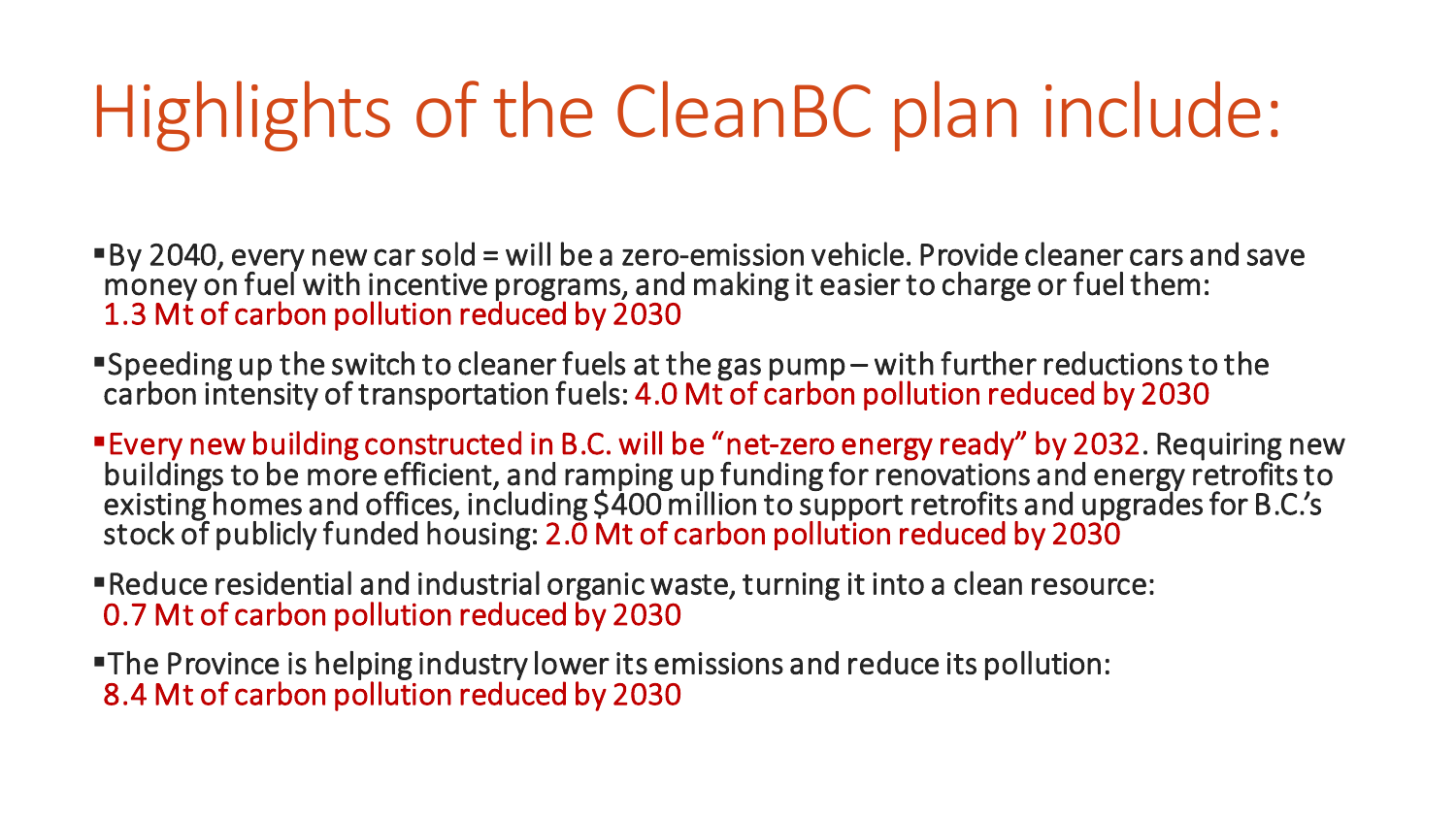# FROM FOSSIL FUELS TO CLEAN ENERGY

B.C. is a clean-energy powerhouse.

Almost all the electricity we produce is from clean and renewable resources.

Energy consumed in our buildings, cars and industrial operations – nearly three quarters of the energy used across our economy still comes from fossil fuels.

Increase use of cleaner energy, especially renewable hydro-electricity, shifting away from our reliance on fossil fuels for transportation, industry, and housing.

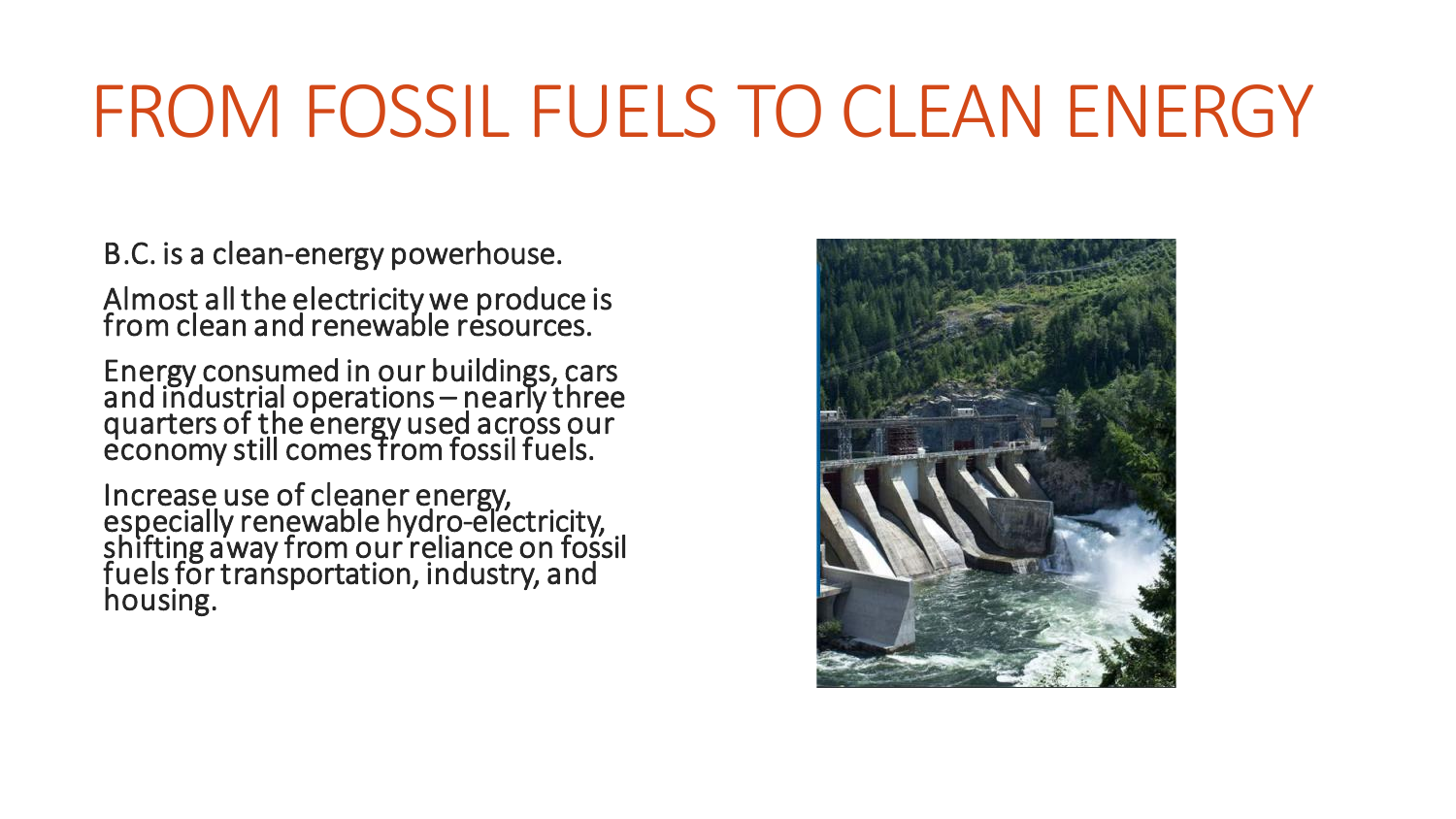

- · Make every building more efficient by improving the BC Building Code and increasing efficiency standards – until every new building is "net-zero energy ready" by the year 2032. 20% better by 2022, 40% better by 2027, 80% better by 2032 (NZER)
- ▪Support for better buildings and home retrofits.
- **Incentives to make heat pumps more affordable and homes more energy-efficient**
- ▪Upgrade stock of 51,000 public housing units to make these homes less polluting, more energy-efficient, and more affordable
- ■Make residential natural gas consumption cleaner by putting in place a minimum requirement of 15% to come from renewable gas
- **Help remote communities reduce dependence on diesel**
- ▪Support public infrastructure efficiency upgrades and fuel switching to biofuels

Reduce carbon pollution by 2.0 Mt by 2030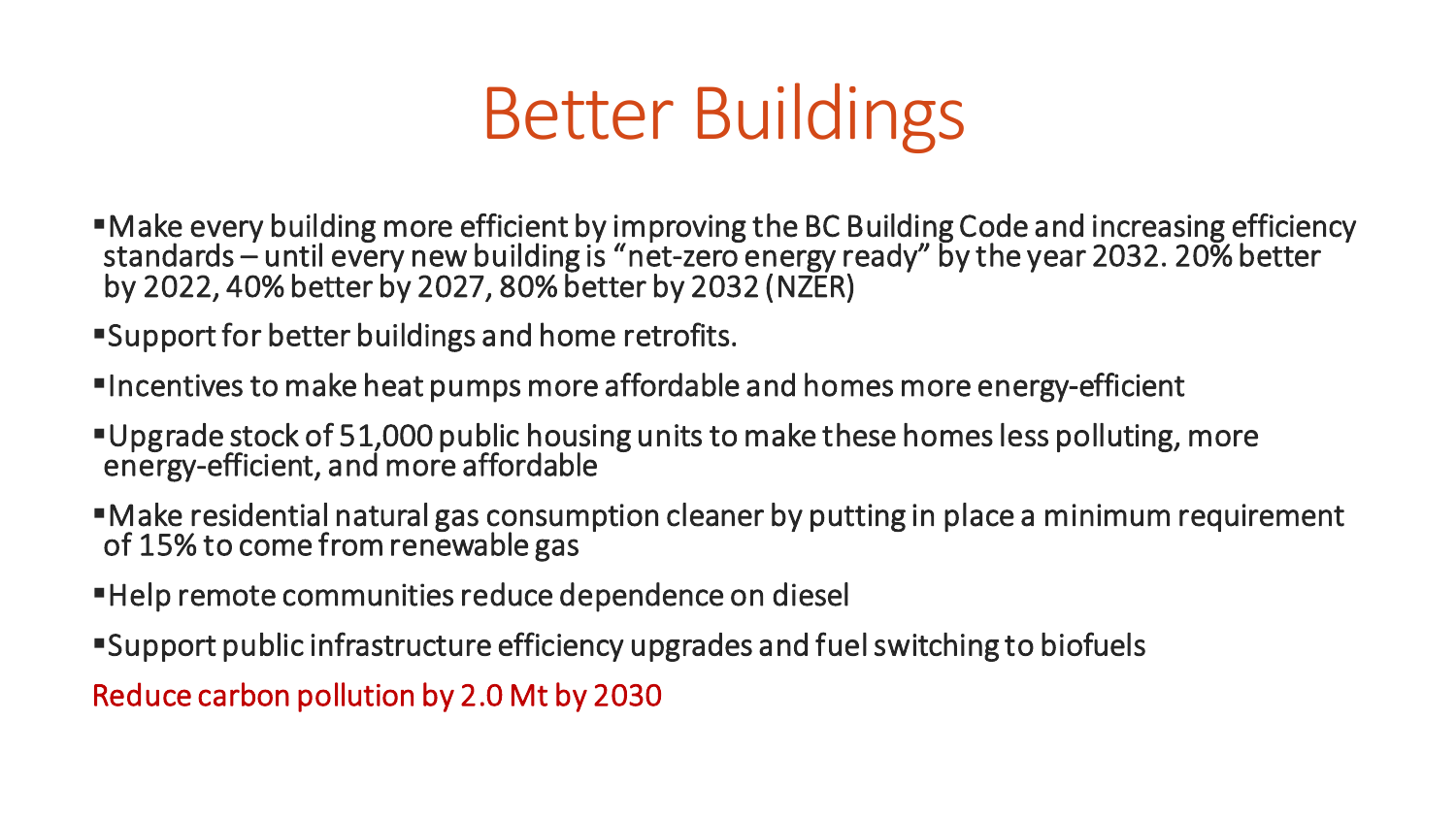# Cleaner Industry

**EDirect a portion of carbon tax paid by industry into incentives for cleaner operations** 

Improve air quality by cutting air pollution

Partnering with the Vancouver Fraser Port Authority on a Clean Trucking pilot project to reduce emissions from the shortdistance hauling of goods

Reduce methane emissions from natural gas development

Reduce methane emissions from upstream oil and gas operations by 45%

Industrial electrification

Provide clean electricity to planned natural gas production in the Peace region

Increase access to clean electricity for large operations with new transmission lines and interconnectivity to existing lines

Carbon capture and storage

Ensure a regulatory framework for safe and effective underground CO₂ storage and direct air capture

Cleaner fuels for industry

Make industrial natural gas consumption cleaner with a minimum 15% to come from renewable gas Reduce carbon pollution by 8.4 Mt by 2030.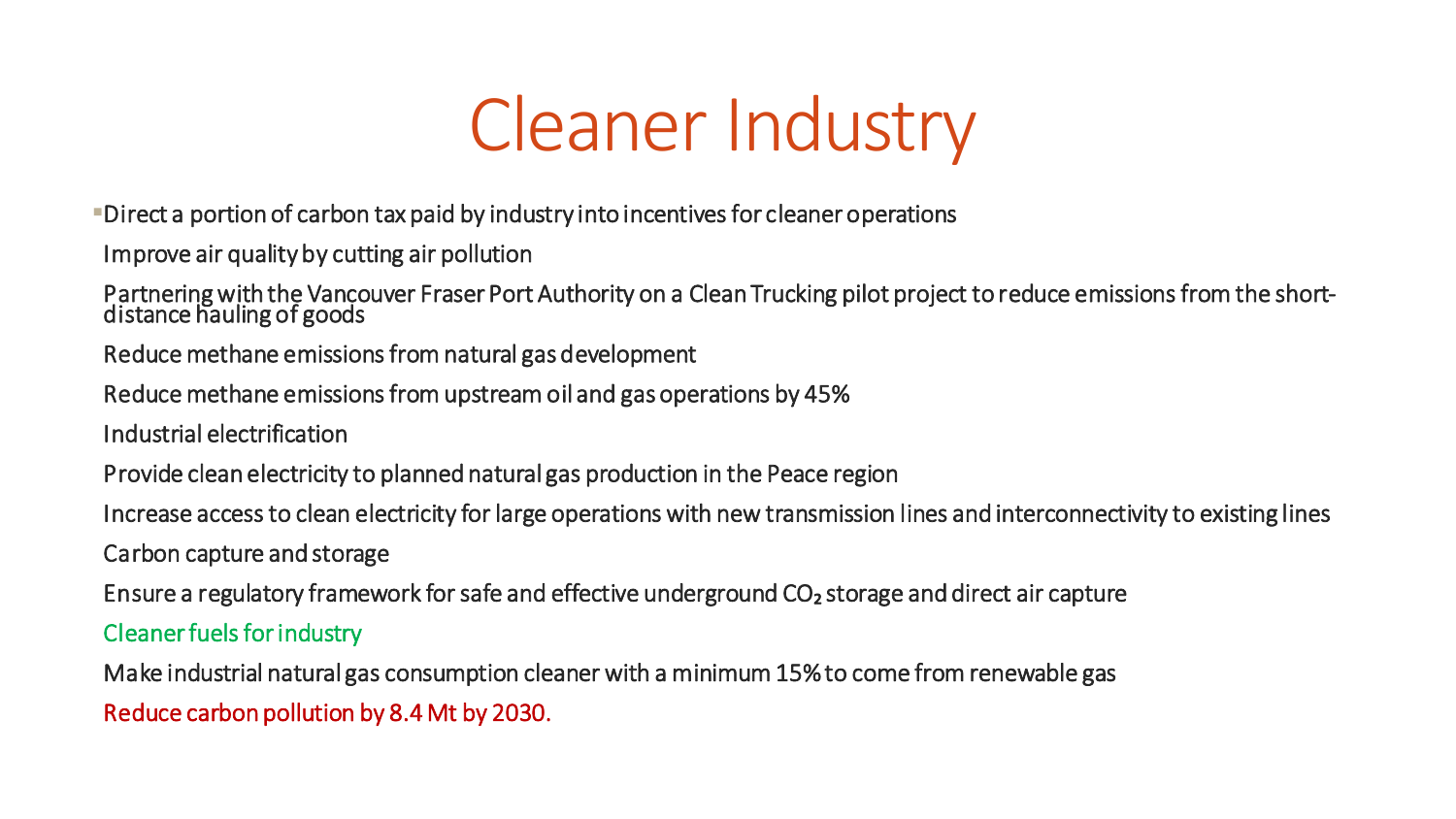#### Reduce Emissions from Waste

Reduce waste and turn it into a clean resource

Help communities to achieve 95% organic waste diversion for agricultural, industrial, and municipal waste – including systems in place to capture 75% of landfill gas

Waste less and make better use of it across all sectors of our economy, like forestry, agriculture, and residential areas, including renewing the B.C. Bioenergy Strategy and building out the bioenergy and biofuels cluster

Reduce carbon pollution by 0.7 Mt by 2030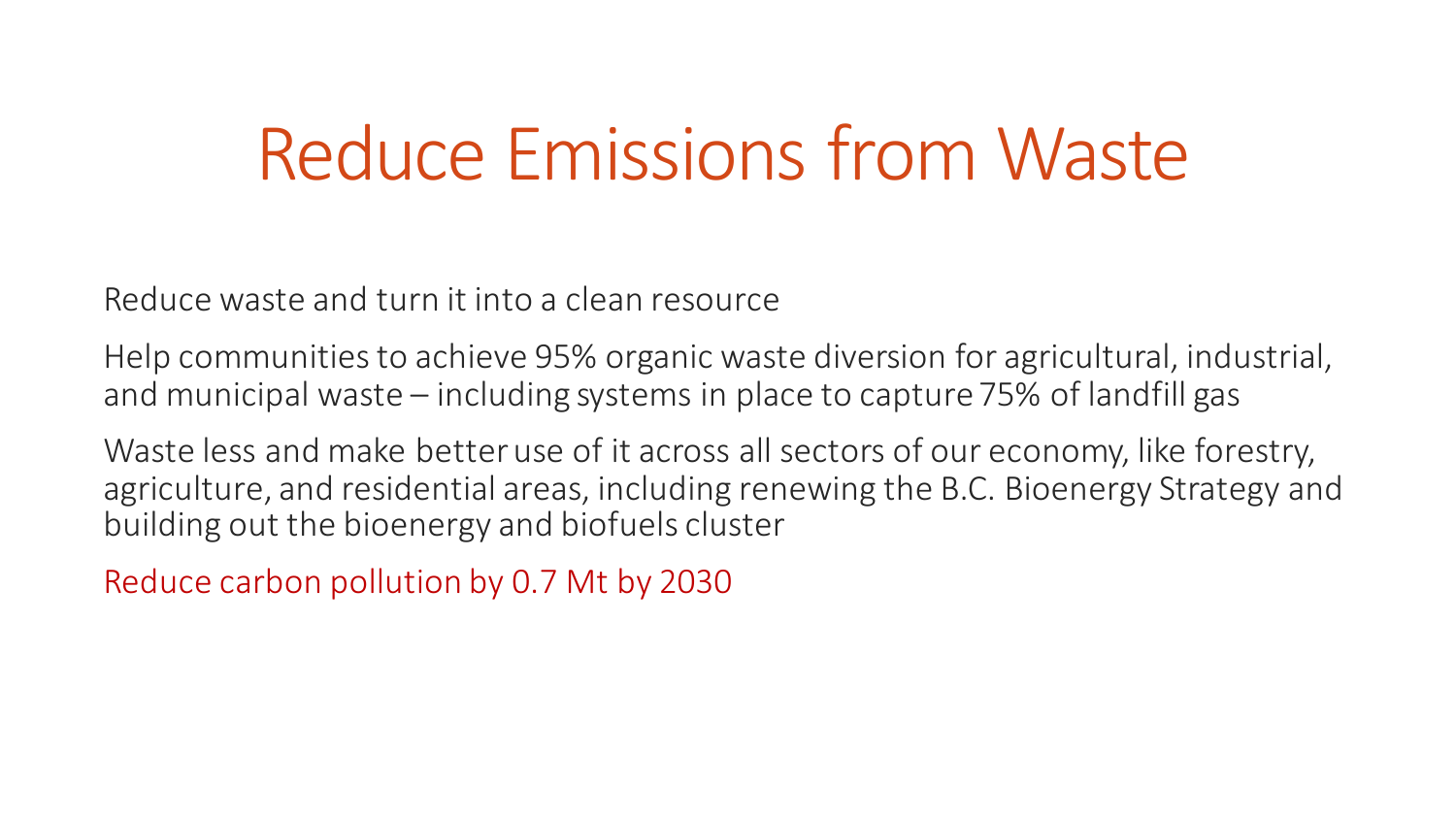#### VANCOUVER

Heating and Hot water systems zero emission by 2025 and transition to zero carbon starting Apr 2022

2030 goal is 40% reduction in carbon emissions over 2007 levels.

Improved energy efficiency for residential (3 stories and under) Jan 2022, meet step bc code for residential (4-6 stories) Jan 2021